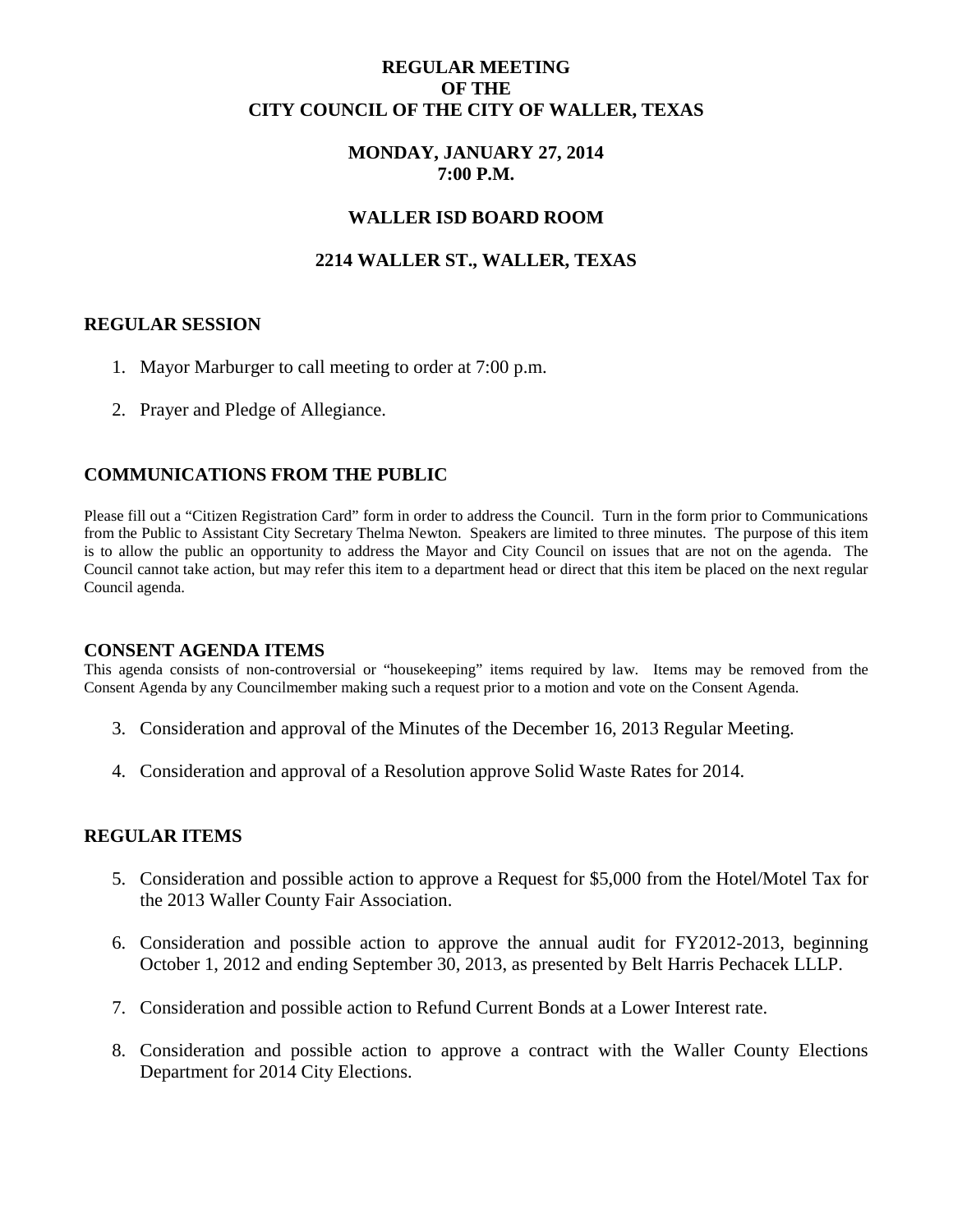- 9. Consideration and possible action to approve a Resolution providing for an In-Kind Contribution for a development to be known as Carriage Crossing, located in the 31500-31700 Block of Waller Tomball Road.
- 10. Consideration and possible action to approve the Annual Review of the Investment Policy for the City of Waller.
- 11. Consideration and possible action to approve a Disciplinary Action and Appeals Policy.
- 12. Consideration and possible action to approve a Grievance Procedure.
- 13. Consideration and approval of action on the Action of city property at 2206 Main Street.
- 14. Consideration and approval of action to change the day of Heavy Trash & Recycling Day at the Sewer Plant to the  $1<sup>st</sup>$  Saturday of the month, regardless of whether it falls right before Bulk Item Pick Up.
- 15. Consideration and possible action to appoint a representative to the Waller County Sub-Regional Planning Commission.

# **EXECUTIVE SESSION**

- 16. City Council will convene into Executive Session pursuant to Section 551.074 of the Texas Government Code for purpose of "The City Council will now convene into executive session pursuant to Section 551.074 of the Texas Government Code, Personnel Matters, to deliberate the appointment, employment, evaluation, reassignment, duties, discipline, or dismissal of a public officer or employee
	- a. Police Officers
	- b. Mayor

# **REGULAR SESSION**

- 17. Consideration and possible action on Executive Session pursuant to Section 551.074 of the Texas Government Code for purpose of "The City Council will now convene into executive session pursuant to Section 551.074 of the Texas Government Code, Personnel Matters, to deliberate the appointment, employment, evaluation, reassignment, duties, discipline, or dismissal of a public officer or employee
	- A. Police Officers
	- B. Mayor

# 18. MAYOR-COUNCIL REPORTS

### 19. STAFF REPORTS

- a. Gene Schmidt, Supt of Public Works
- b. Phil Rehak, Chief of Police
- c. John Isom, WEDC Director
- d. Jo Ann London, City Secretary
- 20. ADJOURNMENT